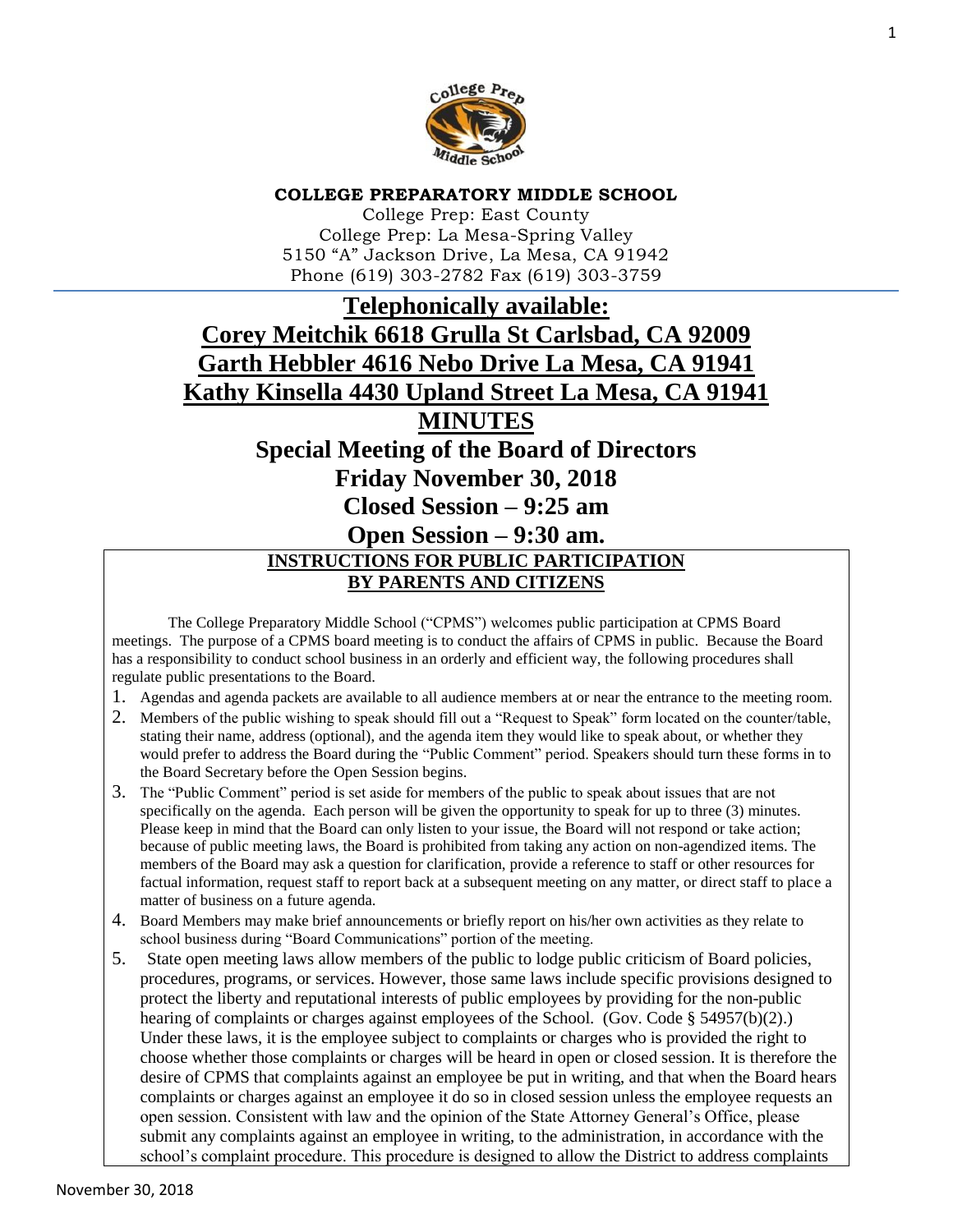against employees while at the same time respecting their legitimate privacy rights and expectations. In compliance with the Americans with Disabilities Act (ADA) and upon request, College Preparatory Middle School may furnish reasonable auxiliary aids and services to qualified individuals with disabilities. Individuals who require appropriate alternative modification of the agenda in order to participate in Board meetings are invited to contact the School Office at 619.303.2782.

# **I. PRELIMINARY**

# **A. Call to Order**

The meeting was called to order by the President Meitchik at 9:30 a.m.

#### **B. Roll Call**

|                | Present | Absent | Arrived late | Departed early |
|----------------|---------|--------|--------------|----------------|
| Corey Meitchik |         |        |              |                |
| Alex Brizolis  |         |        |              |                |
| Lisa Dietrich  |         |        |              |                |
| Kathy Kinsella |         |        |              |                |
| Garth Hebbler  |         |        |              |                |

# **II. CLOSED SESSION (College Prep Staff Lounge)**

#### **III. RECONVENE TO OPEN SESSION (Estimated start time: 7:00 p.m.)**

Depending upon completion of Closed Session items, the Board intends to convene in Open Session at 7:00 p.m. to conduct the remainder of the meeting, reserving the right to return to Closed Session at any time.

#### **A. Pledge of Allegiance**

# **B. Report on Potential Action from Closed Session**

#### **C. Approval of Board Agenda**

Motion by: Kathy Kinsella Seconded by: Corey Meitchik Vote:

|                | Yes/Aye | No/Nay | Abstain |
|----------------|---------|--------|---------|
| Corey Meitchik |         |        |         |
| Alex Brizolis  |         |        |         |
| Lisa Dietrich  |         |        |         |
| Kathy Kinsella |         |        |         |
| Garth Hebbler  |         |        |         |

#### **IV. COMMUNICATIONS**

# **A. Public Comment Period**